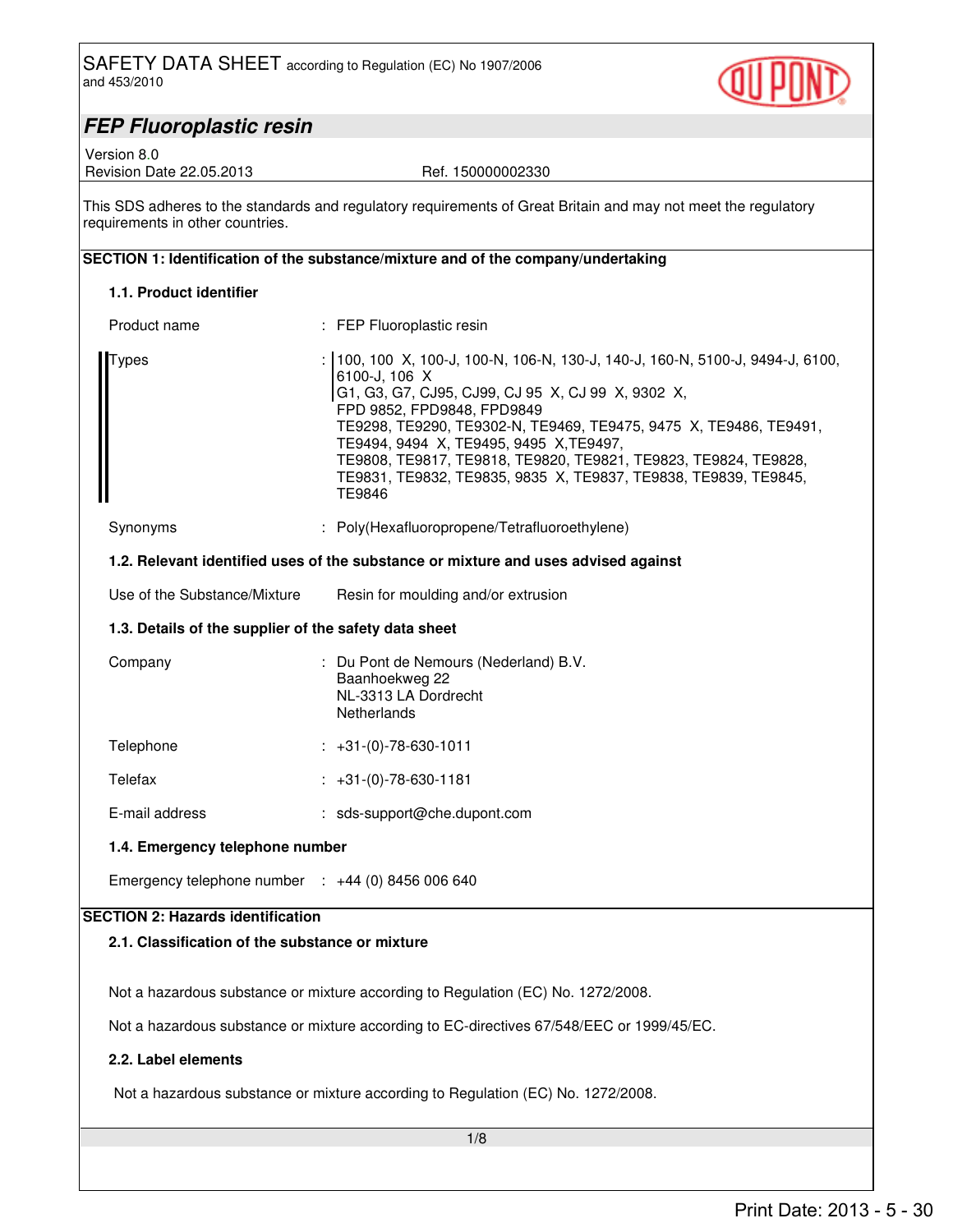

# *FEP Fluoroplastic resin*

Version 8.0 Revision Date 22.05.2013 Ref. 150000002330

## **2.3. Other hazards**

The thermal decomposition vapours of fluorinated plastics may cause polymer fume fever with flu-like symptoms in humans, especially when smoking contaminated tobacco.

## **SECTION 3: Composition/information on ingredients**

## **3.1. Substances**

| <b>Registration number</b> | <b>Classification</b><br>according to<br>Directive 67/548/EEC | <b>Classification according to</b><br><b>Regulation (EU) 1272/2008</b><br>(CLP) | <b>Concentration</b> |
|----------------------------|---------------------------------------------------------------|---------------------------------------------------------------------------------|----------------------|
|                            |                                                               |                                                                                 |                      |

## **Poly(Hexafluoropropene/Tetrafluoroethylene) (CAS-No.25067-11-2)**

 $100\%$ 

### **3.2. Mixtures**

not applicable

The above products are REACH compliant; Registration number(s) may not be provided because substance(s) are exempted, not yet registered under REACH or are registered under another regulatory process (biocide uses, plant protection products), etc.

| <b>SECTION 4: First aid measures</b><br>4.1. Description of first aid measures  |                                                                                                                                                                                       |  |
|---------------------------------------------------------------------------------|---------------------------------------------------------------------------------------------------------------------------------------------------------------------------------------|--|
| General advice                                                                  | No hazards which require special first aid measures. Never give anything by<br>mouth to an unconscious person. When symptoms persist or in all cases of<br>doubt seek medical advice. |  |
| Inhalation                                                                      | Remove from exposure, lie down. Move to fresh air in case of accidental<br>inhalation of fumes from overheating or combustion. Consult a physician.                                   |  |
| Skin contact                                                                    | Do not peel polymer from the skin. Cool skin rapidly with cold water after<br>contact with molten material. Wash off with soap and water. Consult a<br>physician.                     |  |
| Eye contact                                                                     | Hold eyelids apart and flush eyes with plenty of water for at least 15 minutes.<br>Get medical attention.                                                                             |  |
| Ingestion                                                                       | Not a probable route of exposure. However, in case of accidental ingestion,<br>call a physician.                                                                                      |  |
| 4.2. Most important symptoms and effects, both acute and delayed                |                                                                                                                                                                                       |  |
| Symptoms                                                                        | Polymer fume fever                                                                                                                                                                    |  |
| 4.3. Indication of any immediate medical attention and special treatment needed |                                                                                                                                                                                       |  |
| Treatment                                                                       | Treat symptomatically.                                                                                                                                                                |  |
|                                                                                 | 2/8                                                                                                                                                                                   |  |
|                                                                                 |                                                                                                                                                                                       |  |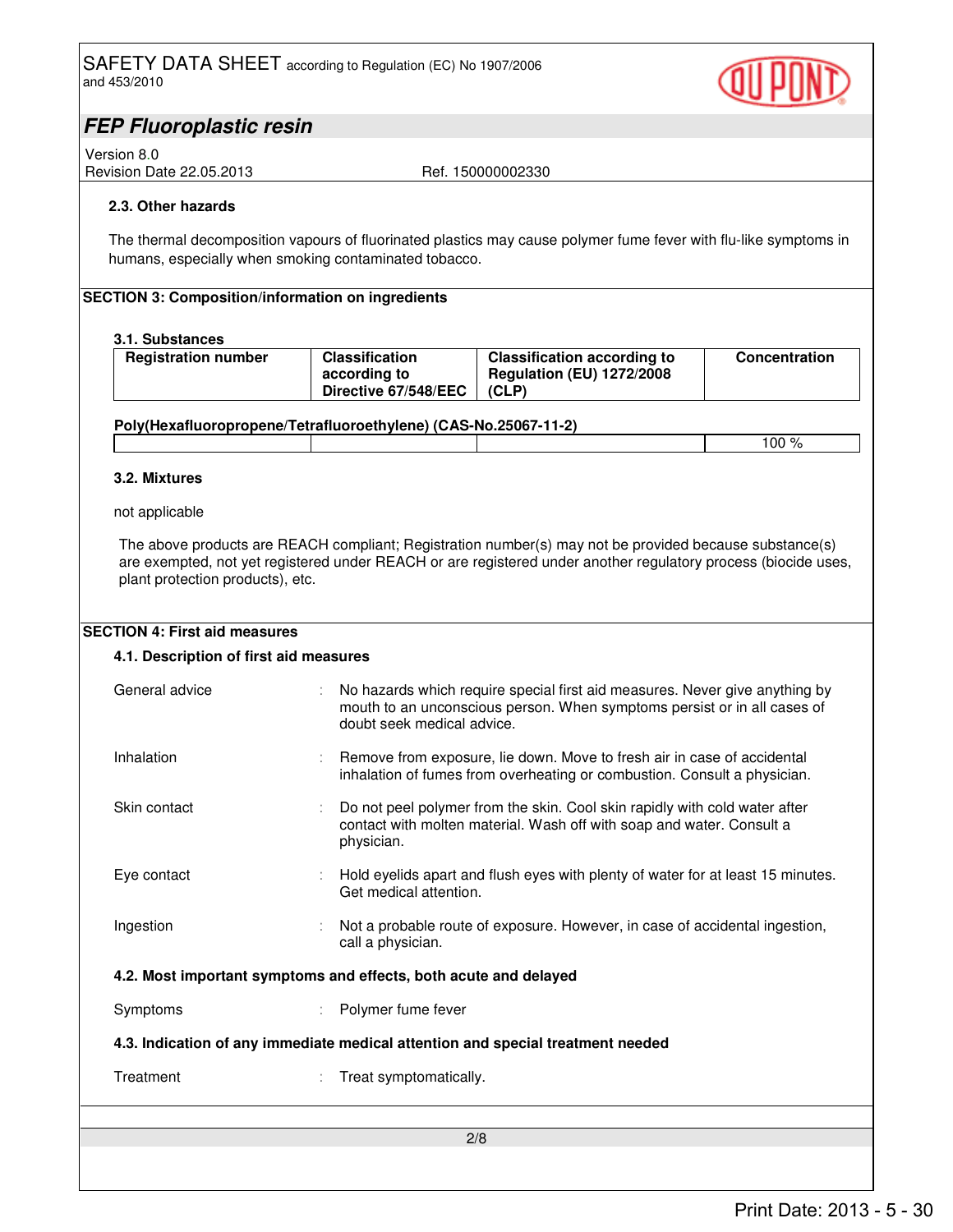

| <b>FEP Fluoroplastic resin</b>                               |                                                                                                                                                                                                                                                                                           |  |  |
|--------------------------------------------------------------|-------------------------------------------------------------------------------------------------------------------------------------------------------------------------------------------------------------------------------------------------------------------------------------------|--|--|
| Version 8.0<br>Revision Date 22.05.2013<br>Ref. 150000002330 |                                                                                                                                                                                                                                                                                           |  |  |
| <b>SECTION 5: Firefighting measures</b>                      |                                                                                                                                                                                                                                                                                           |  |  |
| 5.1. Extinguishing media                                     |                                                                                                                                                                                                                                                                                           |  |  |
|                                                              | Suitable extinguishing media : Carbon dioxide (CO2), Dry powder, Foam, Water                                                                                                                                                                                                              |  |  |
|                                                              | 5.2. Special hazards arising from the substance or mixture                                                                                                                                                                                                                                |  |  |
| Specific hazards during<br>firefighting                      | : Hazardous thermal decomposition products:<br>Carbon oxides<br>acid fluorides<br>Fluorinated compounds<br>Hydrogen fluoride<br>Carbonyl fluoride<br>Exposure to decomposition products may be a hazard to health.                                                                        |  |  |
| 5.3. Advice for firefighters                                 |                                                                                                                                                                                                                                                                                           |  |  |
| Special protective equipment<br>for firefighters             | : In the event of fire, wear self-contained breathing apparatus. Wear suitable<br>protective equipment. Wear neoprene gloves during cleaning up work after a<br>fire.                                                                                                                     |  |  |
| Further information                                          | : Protect from hydrogen fluoride fumes which react with water to form hydrofluoric<br>acid.<br>: Use extinguishing measures that are appropriate to local circumstances and the<br>surrounding environment. Difficult to ignite, and flame goes out when initiating<br>source is removed. |  |  |
| <b>SECTION 6: Accidental release measures</b>                |                                                                                                                                                                                                                                                                                           |  |  |
|                                                              | 6.1. Personal precautions, protective equipment and emergency procedures                                                                                                                                                                                                                  |  |  |
| Personal precautions                                         | : Ventilate the area. Refer to protective measures listed in sections 7 and 8.<br>Material can create slippery conditions.                                                                                                                                                                |  |  |
| 6.2. Environmental precautions                               |                                                                                                                                                                                                                                                                                           |  |  |
| Environmental precautions                                    | : No special environmental precautions required.                                                                                                                                                                                                                                          |  |  |
|                                                              | 6.3. Methods and materials for containment and cleaning up                                                                                                                                                                                                                                |  |  |
| Methods for cleaning up                                      | : Sweep up and shovel into suitable containers for disposal. Clean contaminated<br>floors and objects thoroughly while observing environmental regulations.                                                                                                                               |  |  |
| 6.4. Reference to other sections                             |                                                                                                                                                                                                                                                                                           |  |  |
| For disposal instructions see section 13.                    |                                                                                                                                                                                                                                                                                           |  |  |
| <b>SECTION 7: Handling and storage</b>                       |                                                                                                                                                                                                                                                                                           |  |  |
| 7.1. Precautions for safe handling                           |                                                                                                                                                                                                                                                                                           |  |  |
|                                                              | 3/8                                                                                                                                                                                                                                                                                       |  |  |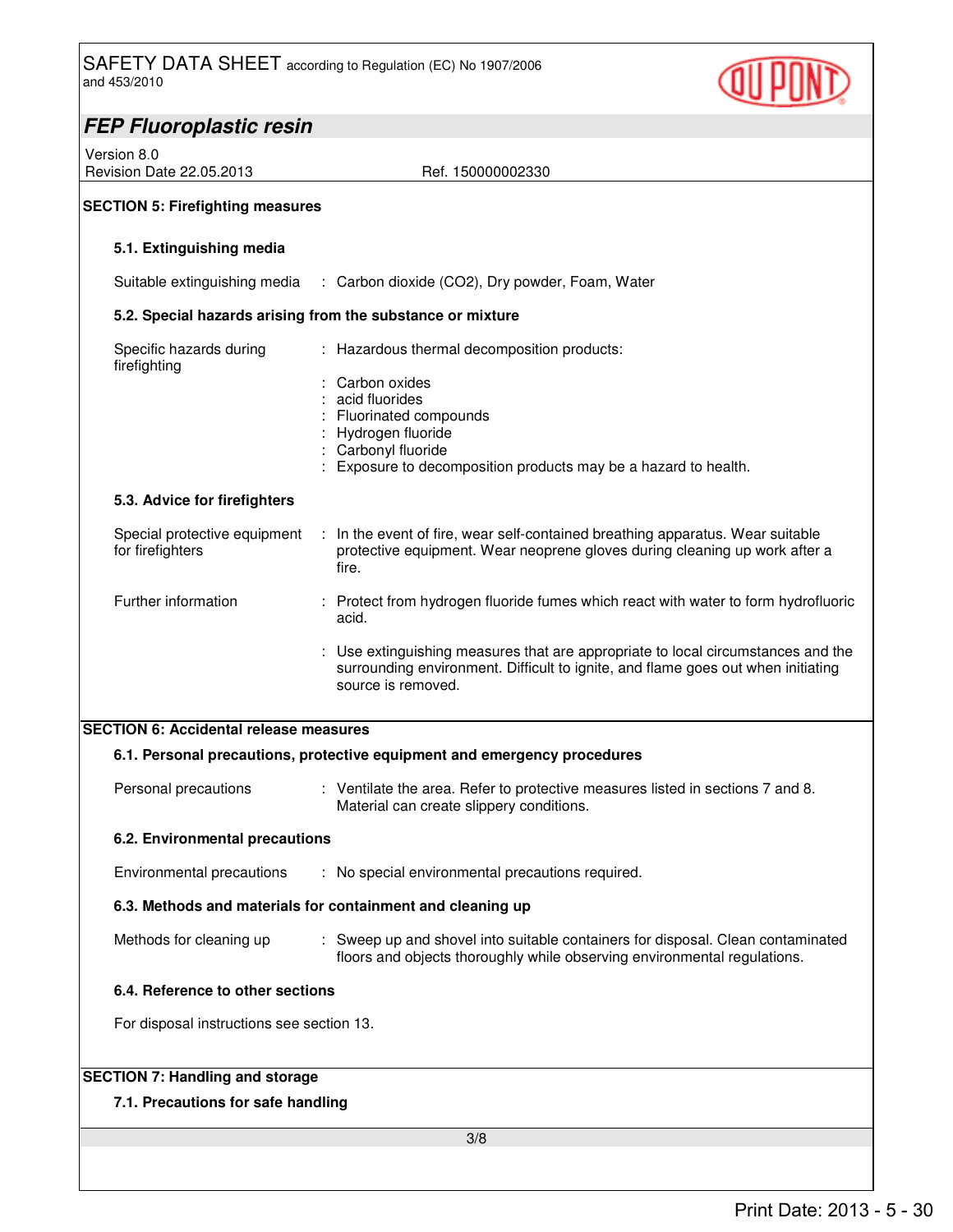

| <b>FEP Fluoroplastic resin</b>                          |   |                                                                                                                                                                                                                                                                                                                                                                                                                                                                                      |
|---------------------------------------------------------|---|--------------------------------------------------------------------------------------------------------------------------------------------------------------------------------------------------------------------------------------------------------------------------------------------------------------------------------------------------------------------------------------------------------------------------------------------------------------------------------------|
| Version 8.0<br>Revision Date 22.05.2013                 |   | Ref. 150000002330                                                                                                                                                                                                                                                                                                                                                                                                                                                                    |
|                                                         |   |                                                                                                                                                                                                                                                                                                                                                                                                                                                                                      |
| Advice on safe handling                                 | ÷ | For personal protection see section 8. When opening containers, avoid<br>breathing vapours that may be emanating. Avoid breathing dust. Avoid<br>contamination of cigarettes or tobacco with dust from this material. General<br>precaution for all plastics and elastomers: Provide appropriate exhaust<br>ventilation at dryers, machinery and at places where dust or volatiles can be<br>generated. In case of insufficient ventilation, wear suitable respiratory<br>equipment. |
| Advice on protection<br>against fire and explosion      |   | Take necessary action to avoid static electricity discharge (which might cause<br>ignition of organic vapours).                                                                                                                                                                                                                                                                                                                                                                      |
|                                                         |   | 7.2. Conditions for safe storage, including any incompatibilities                                                                                                                                                                                                                                                                                                                                                                                                                    |
| Requirements for storage<br>areas and containers        |   | : Keep container tightly closed in a dry and well-ventilated place. Protect from<br>contamination.                                                                                                                                                                                                                                                                                                                                                                                   |
| Advice on common storage                                | ÷ | No special restrictions on storage with other products. Keep away from tobacco<br>products. For further information see Section 10 of the safety data sheet.                                                                                                                                                                                                                                                                                                                         |
| Other data                                              |   | Stable under recommended storage conditions.                                                                                                                                                                                                                                                                                                                                                                                                                                         |
| 7.3. Specific end use(s)                                |   |                                                                                                                                                                                                                                                                                                                                                                                                                                                                                      |
| no data available                                       |   |                                                                                                                                                                                                                                                                                                                                                                                                                                                                                      |
| <b>SECTION 8: Exposure controls/personal protection</b> |   |                                                                                                                                                                                                                                                                                                                                                                                                                                                                                      |
|                                                         |   |                                                                                                                                                                                                                                                                                                                                                                                                                                                                                      |
| 8.1. Control parameters                                 |   |                                                                                                                                                                                                                                                                                                                                                                                                                                                                                      |

If sub-section is empty then no values are applicable.

# **8.2. Exposure controls**

| Engineering measures     | : Ensure adequate ventilation, especially in confined areas. Good general<br>ventilation should be provided to keep dust concentrations below the exposure<br>limits. Local exhaust ventilation should be employed to minimize airborne<br>contamination.                             |
|--------------------------|---------------------------------------------------------------------------------------------------------------------------------------------------------------------------------------------------------------------------------------------------------------------------------------|
| Eye protection           | Safety glasses with side-shields conforming to EN166                                                                                                                                                                                                                                  |
| Hand protection          | When handling hot material, use heat resistant gloves. Protective gloves (Type :<br>Kevlar <sup>®</sup> - heat resistant, use possible until worn out)                                                                                                                                |
| Skin and body protection | $\therefore$ If there is a potential for contact with hot/molten material wear heat resistant<br>clothing and footwear.                                                                                                                                                               |
| Hygiene measures         | Regular cleaning of equipment, work area and clothing. Wash hands and face<br>before breaks and immediately after handling the product. Do not contaminate<br>tobacco products. General precaution for all plastics and elastomers: Do not<br>breathe fumes evolved from hot polymer. |
|                          | 4/8                                                                                                                                                                                                                                                                                   |
|                          |                                                                                                                                                                                                                                                                                       |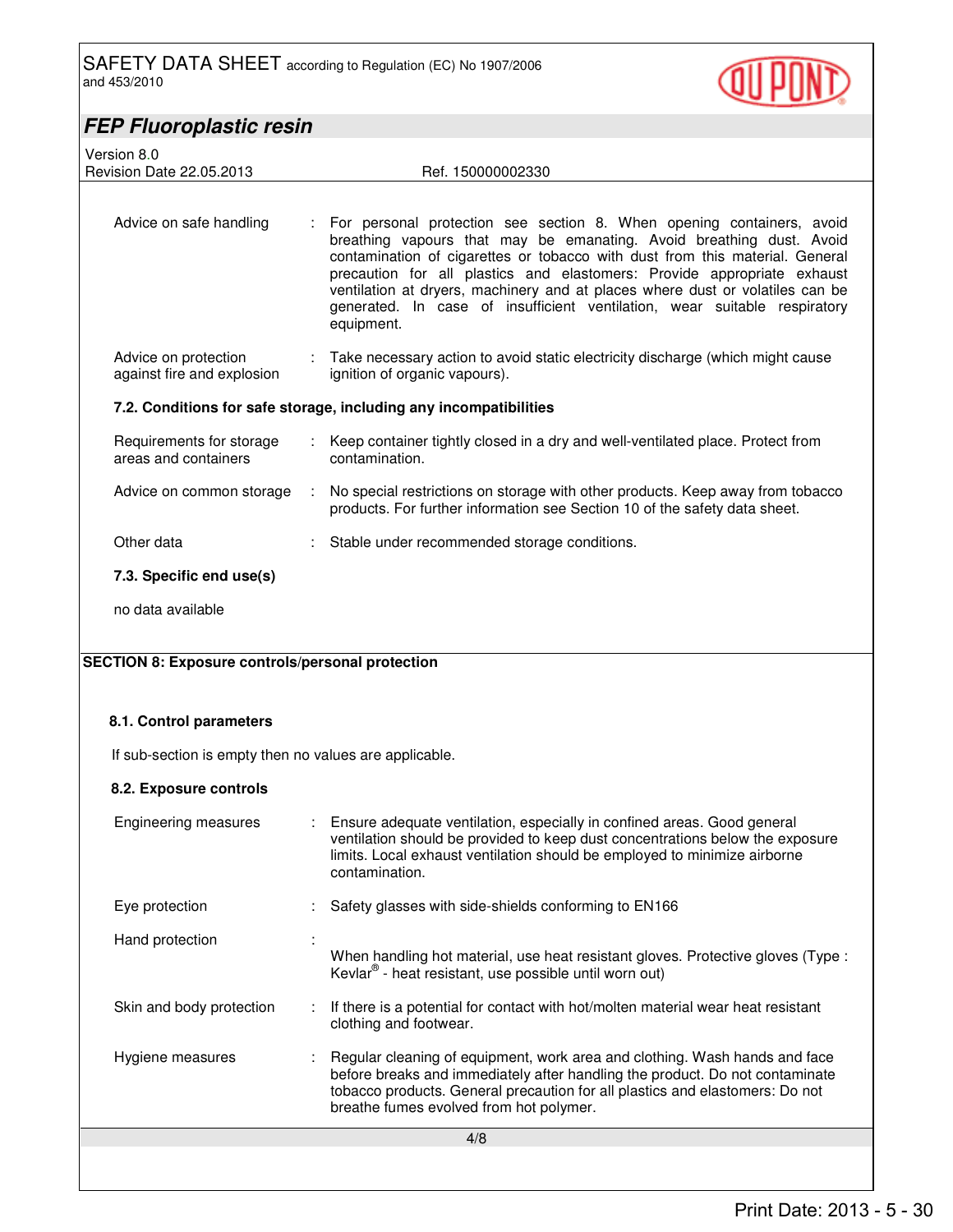

| <b>FEP Fluoroplastic resin</b>                     |                                                                                                                                                                                                                                                          |  |  |  |
|----------------------------------------------------|----------------------------------------------------------------------------------------------------------------------------------------------------------------------------------------------------------------------------------------------------------|--|--|--|
| Version 8.0                                        |                                                                                                                                                                                                                                                          |  |  |  |
| Revision Date 22.05.2013                           | Ref. 150000002330                                                                                                                                                                                                                                        |  |  |  |
| Respiratory protection                             | When workers are facing concentrations above the exposure limit they must use<br>appropriate certified respirators. Suitable respiratory equipment: Half mask with<br>a particle filter FFP2/FFP3 (EN149)                                                |  |  |  |
| <b>SECTION 9: Physical and chemical properties</b> |                                                                                                                                                                                                                                                          |  |  |  |
|                                                    | 9.1. Information on basic physical and chemical properties                                                                                                                                                                                               |  |  |  |
| Form                                               | : pellets                                                                                                                                                                                                                                                |  |  |  |
| Colour                                             | : white, translucent                                                                                                                                                                                                                                     |  |  |  |
| Odour                                              | : none                                                                                                                                                                                                                                                   |  |  |  |
| Melting point/range                                | : 257 - 263 ℃                                                                                                                                                                                                                                            |  |  |  |
| Flash point                                        | : Difficult to ignite, and flame goes out when initiating source is removed.                                                                                                                                                                             |  |  |  |
| Ignition temperature                               | : $530 - 550$ °C                                                                                                                                                                                                                                         |  |  |  |
| Lower explosion limit/ lower<br>flammability limit | : not applicable                                                                                                                                                                                                                                         |  |  |  |
| Upper explosion limit/ upper<br>flammability limit | : not applicable                                                                                                                                                                                                                                         |  |  |  |
| Density                                            | : $2.1 - 2.2$ g/cm3                                                                                                                                                                                                                                      |  |  |  |
| Water solubility                                   | : insoluble                                                                                                                                                                                                                                              |  |  |  |
| 9.2. Other information                             |                                                                                                                                                                                                                                                          |  |  |  |
| no data available                                  |                                                                                                                                                                                                                                                          |  |  |  |
| <b>SECTION 10: Stability and reactivity</b>        |                                                                                                                                                                                                                                                          |  |  |  |
|                                                    |                                                                                                                                                                                                                                                          |  |  |  |
| 10.1. Reactivity                                   | : No decomposition if stored and applied as directed.                                                                                                                                                                                                    |  |  |  |
| 10.2. Chemical stability                           | : The product is chemically stable under recommended conditions of storage, use<br>and temperature.                                                                                                                                                      |  |  |  |
| 10.3. Possibility of<br>hazardous reactions        | : During drying, cleaning and moulding, small amounts of hazardous gases<br>and/or particulate matter may be released. These may irritate eyes, nose and<br>throat. Large molten masses may give off hazardous gases. Stable under<br>normal conditions. |  |  |  |
| 10.4. Conditions to avoid                          | : To avoid thermal decomposition, do not overheat. Abnormally long processing<br>time or high temperatures can produce irritating and toxic fumes. Stable under<br>normal conditions.                                                                    |  |  |  |
| 10.5. Incompatible materials                       | Powdered metals<br>÷.<br>Finely divided aluminium                                                                                                                                                                                                        |  |  |  |
|                                                    | 5/8                                                                                                                                                                                                                                                      |  |  |  |
|                                                    |                                                                                                                                                                                                                                                          |  |  |  |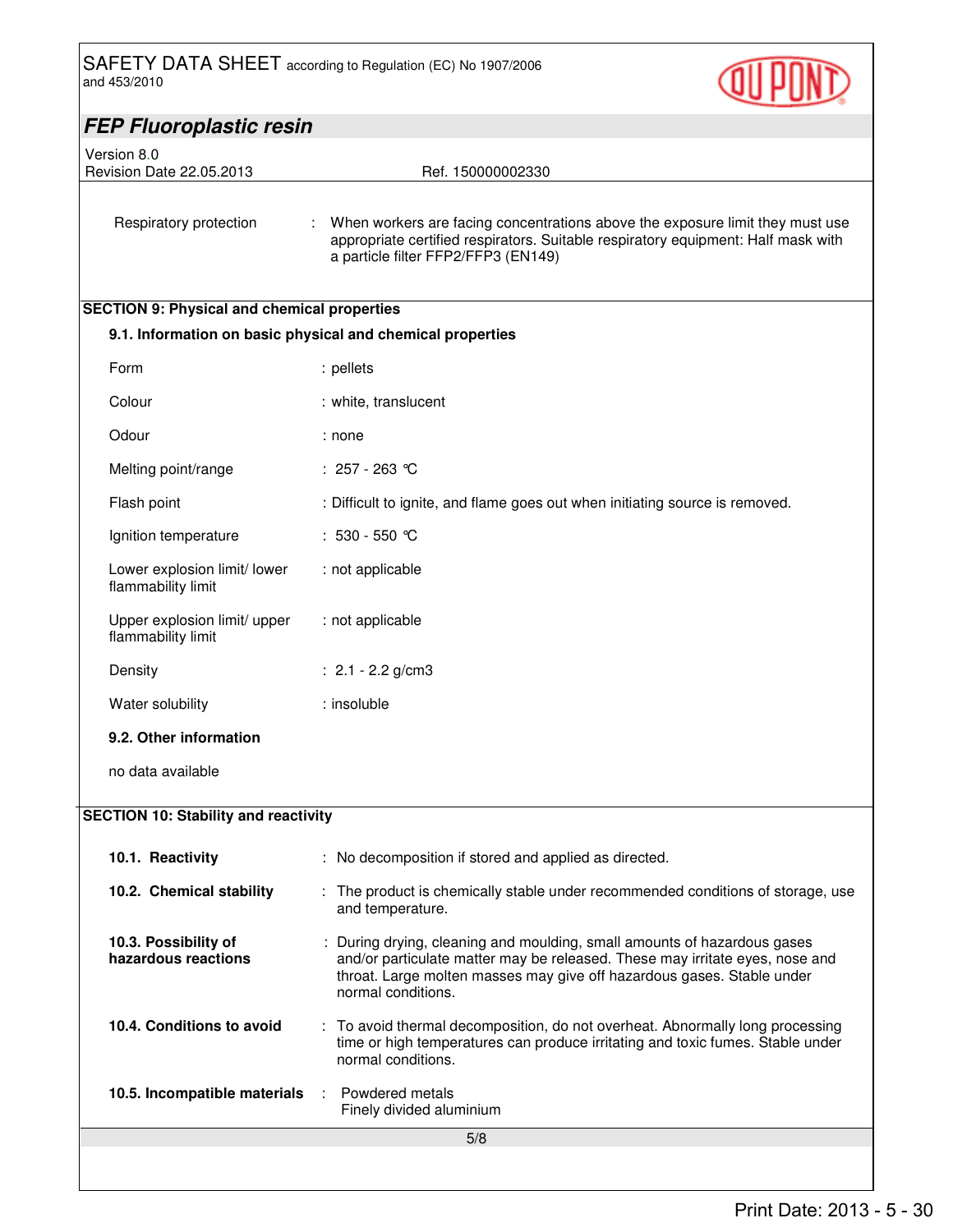

| <b>FEP Fluoroplastic resin</b>                                                             |                                                                                                                                                                                                                                                                                                                             |  |
|--------------------------------------------------------------------------------------------|-----------------------------------------------------------------------------------------------------------------------------------------------------------------------------------------------------------------------------------------------------------------------------------------------------------------------------|--|
| Version 8.0<br>Revision Date 22.05.2013                                                    | Ref. 150000002330                                                                                                                                                                                                                                                                                                           |  |
| 10.6. Hazardous<br>decomposition products                                                  | potent oxidizers like fluorine (F2)<br>and<br>related compounds<br>Contact with incompatible materials can cause fire and explosion.<br>Hazardous thermal decomposition products may include:<br>Hydrogen fluoride<br>Carbonyl fluoride<br>perfluoroisobutylene<br>acid fluorides<br>Carbon oxides<br>Fluorinated compounds |  |
| <b>SECTION 11: Toxicological information</b><br>11.1. Information on toxicological effects |                                                                                                                                                                                                                                                                                                                             |  |
| Acute inhalation toxicity                                                                  |                                                                                                                                                                                                                                                                                                                             |  |
|                                                                                            | The thermal decomposition vapours of fluorinated plastics may cause polymer fume fever with flu-like<br>symptoms in humans, especially when smoking contaminated tobacco.                                                                                                                                                   |  |
| • Poly(Hexafluoropropene/Tetrafluoroethylene)<br>$LC50 / 4 h$ rat : > 8 mg/l               | The thermal decomposition vapours of fluorinated plastics may cause polymer fume fever with flu-like<br>symptoms in humans, especially when smoking contaminated tobacco.                                                                                                                                                   |  |

# Repeated dose toxicity

• Poly(Hexafluoropropene/Tetrafluoroethylene) Oral rat No toxicologically significant effects were found.

Inhalation rat No toxicologically significant effects were found.

# **SECTION 12: Ecological information**

## **12.1. Toxicity**

Toxicity to fish

• Poly(Hexafluoropropene/Tetrafluoroethylene) The substance is a polymer and is not expected to produce toxic effects.

# **12.2. Persistence and degradability**

no data available

## **12.3. Bioaccumulative potential**

no data available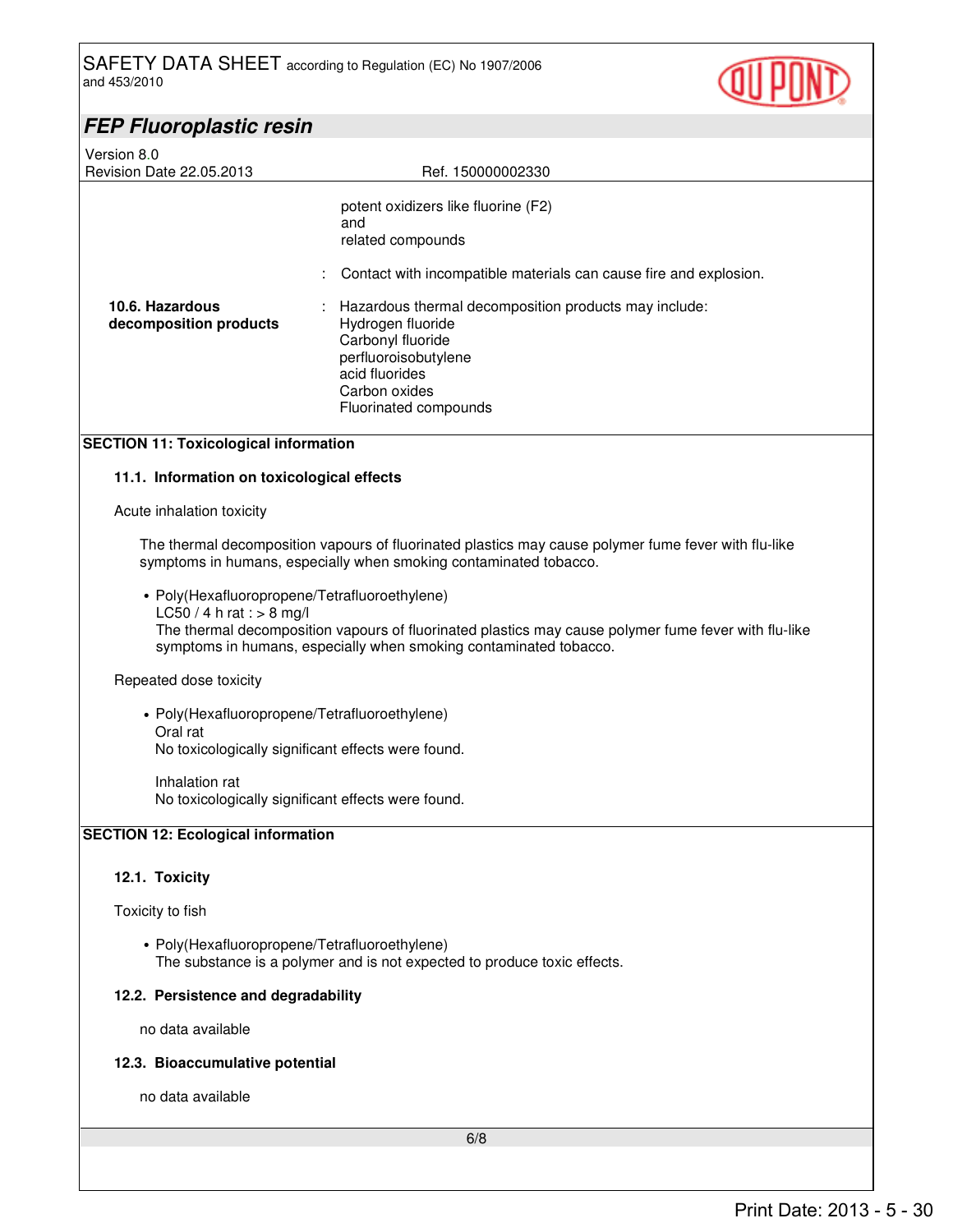

| <b>FEP Fluoroplastic resin</b>                                                                                                                                                                                                                                                           |  |  |
|------------------------------------------------------------------------------------------------------------------------------------------------------------------------------------------------------------------------------------------------------------------------------------------|--|--|
| Version 8.0                                                                                                                                                                                                                                                                              |  |  |
| Revision Date 22.05.2013<br>Ref. 150000002330                                                                                                                                                                                                                                            |  |  |
| 12.4. Mobility in soil                                                                                                                                                                                                                                                                   |  |  |
| no data available                                                                                                                                                                                                                                                                        |  |  |
| 12.5. Results of PBT and vPvB assessment                                                                                                                                                                                                                                                 |  |  |
| no data available                                                                                                                                                                                                                                                                        |  |  |
| 12.6. Other adverse effects                                                                                                                                                                                                                                                              |  |  |
| <b>Additional ecological information</b>                                                                                                                                                                                                                                                 |  |  |
| This product has no known ecotoxicological effects.                                                                                                                                                                                                                                      |  |  |
| <b>SECTION 13: Disposal considerations</b>                                                                                                                                                                                                                                               |  |  |
| 13.1. Waste treatment methods                                                                                                                                                                                                                                                            |  |  |
| Product<br>: Like most thermoplastic plastics the product can be recycled. If recycling is not<br>practicable, dispose of in compliance with local regulations. Incinerate only if<br>incinerator is capable of scrubbing out hydrogen fluoride and other acidic<br>combustion products. |  |  |
| Contaminated packaging<br>: Empty containers should be taken to an approved waste handling site for<br>recycling or disposal.                                                                                                                                                            |  |  |
| <b>SECTION 14: Transport information</b>                                                                                                                                                                                                                                                 |  |  |
| ADR                                                                                                                                                                                                                                                                                      |  |  |
| 14.1. UN number:<br>not applicable                                                                                                                                                                                                                                                       |  |  |
| not applicable<br>14.2. UN proper shipping name:<br>14.3. Transport hazard class(es):<br>not applicable                                                                                                                                                                                  |  |  |
| 14.4. Packing group:<br>not applicable                                                                                                                                                                                                                                                   |  |  |
| 14.5. Environmental hazards:<br>none                                                                                                                                                                                                                                                     |  |  |
| 14.6. Special precautions for user:                                                                                                                                                                                                                                                      |  |  |
| Not classified as dangerous in the meaning of transport regulations.                                                                                                                                                                                                                     |  |  |
| <b>IATA C</b>                                                                                                                                                                                                                                                                            |  |  |
| 14.1. UN number:<br>not applicable                                                                                                                                                                                                                                                       |  |  |
| 14.2. UN proper shipping name:<br>not applicable                                                                                                                                                                                                                                         |  |  |
| 14.3. Transport hazard class(es):<br>not applicable                                                                                                                                                                                                                                      |  |  |
| 14.4. Packing group:<br>not applicable<br>14.5. Environmental hazards:                                                                                                                                                                                                                   |  |  |
| none<br>14.6. Special precautions for user:                                                                                                                                                                                                                                              |  |  |
| Not classified as dangerous in the meaning of transport regulations.                                                                                                                                                                                                                     |  |  |
| <b>IMDG</b>                                                                                                                                                                                                                                                                              |  |  |
| 14.1. UN number:<br>not applicable                                                                                                                                                                                                                                                       |  |  |
| 14.2. UN proper shipping name:<br>not applicable                                                                                                                                                                                                                                         |  |  |
| 14.3. Transport hazard class(es):<br>not applicable                                                                                                                                                                                                                                      |  |  |
| 14.4. Packing group:<br>not applicable                                                                                                                                                                                                                                                   |  |  |
| 14.5. Environmental hazards:<br>none<br>14.6. Special precautions for user:                                                                                                                                                                                                              |  |  |
| Not classified as dangerous in the meaning of transport regulations.                                                                                                                                                                                                                     |  |  |
| 14.7. Transport in bulk according to Annex II of MARPOL 73/78 and the IBC Code                                                                                                                                                                                                           |  |  |
| 7/8                                                                                                                                                                                                                                                                                      |  |  |